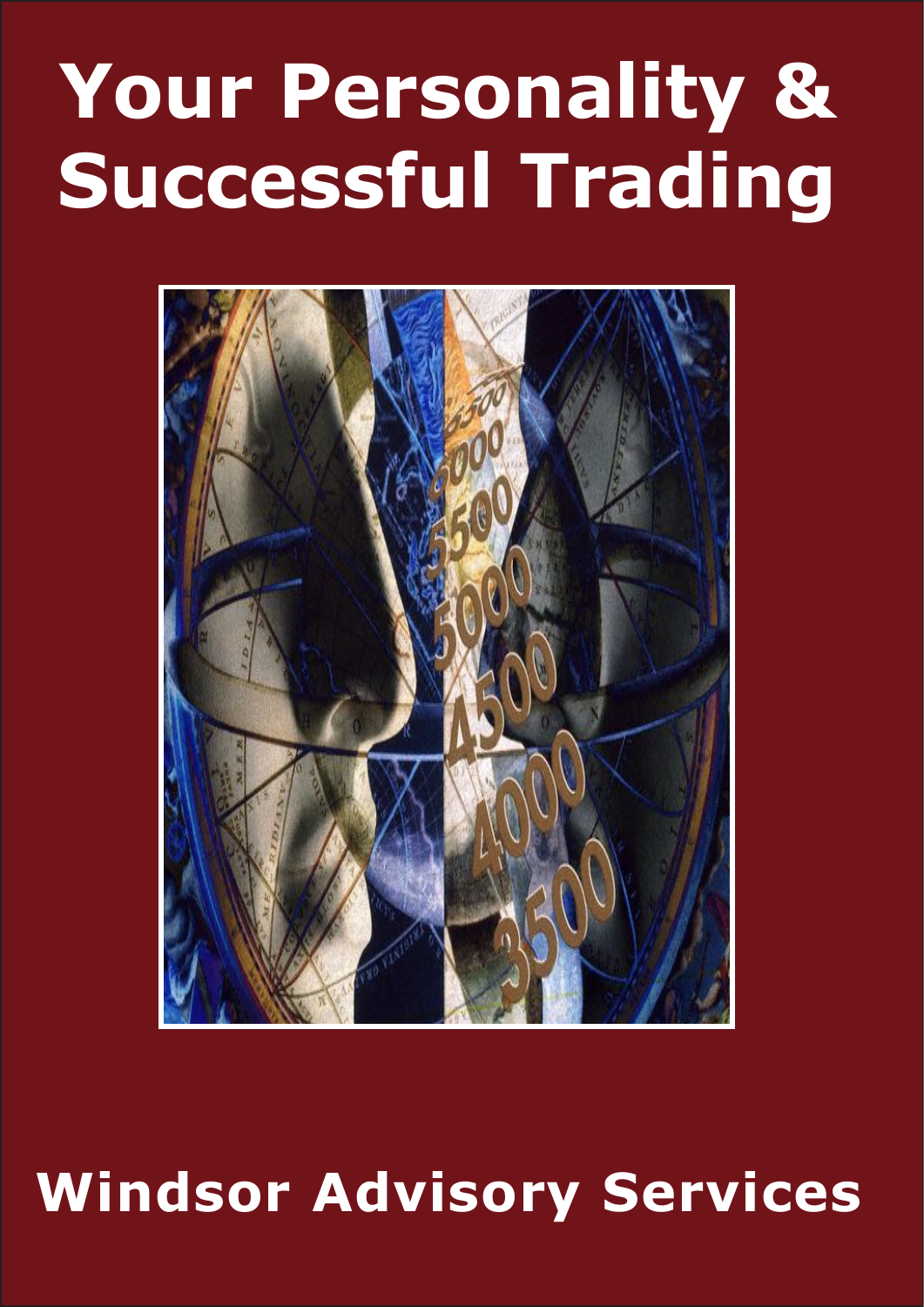### **DESTRUCTIVE EMOTIONS & THE MARKETS**

*"Money alone sets all the world in motion."* Pubilius Syrus Maxims 1st century BC

Most people dream of being totally independent and self-sufficient financially. These people spend millions of pounds on lottery tickets, hoping to be the lucky one to scoop the jackpot. There is another way to make a million, the highly leveraged futures markets. Everyone has heard stories of investors turning small stakes into vast fortunes, and it is this chance that attracts traders to open futures accounts and dream, just like the lottery ticket buyers, of receiving the big payout. The reality of futures trading is different; the profits always seem to be elusive so each time the trader trades he suffers consistent losses rather than consistent profits.

Trading looks deceptively simple, yet few succeed. If you read interviews with the great traders, you will perhaps be quite surprised to learn that very few are intellectuals, many have never been to college, and a considerable number even dropped out of school. Additionally, most will claim they have simple trading systems that almost anyone can understand.

So what separates winners from losers? The answer is not just knowledge of the trading environment, but also an understanding of our personality make-up and how it needs to interact with the market in order for the trader to emerge with consistent profits. In the following pages you will learn why an understanding of our own personality is the key to successful trading, and how the emotions of greed, fear, pride and hope are fatal to trading success.

*"A cloud does not know why it moves in such a direction at such speed, it just feels*  *a compulsion that this is the place to go now. By the sky knows the reasons and patterns behind the movements, and you'll know too if you lift yourself high enough to see beyond the horizon."* Richard Bach - Illusions

Take any price of any commodity and you will notice trends over a sustained period of time, where the price moves in a specific direction for a sustained period of time. Many analysts believe that prices are random and that trying to predict future price movement is futile and doomed to failure. However, behind the seemingly chaotic price movements there is order.

In the following pages I will give you an insight into how and why price movements occur and how, over a period of time, you can capitalise on these moves and how you can trade with the odds of success being firmly in your favour.

### **SELF CONTROL & DISCIPLINE**

*"To the destructive element submit yourself."* J. Conrad

Successful trading is 80% psychological and 20% methodical. As I have already said, self-knowledge is the key to market success. A trading method by itself, no matter how well thought out, cannot be successful if it is not applied in the correct manner. It is in the application of a trading method that many traders end up losing. Consider the analogy of a high performance-racing car. No matter how aerodynamic or technically advanced, it needs to be driven. An advanced piece of engineering such as racing car needs to be driven by a person who can drive it with care. Just as a disciplined driver is needed to race a car, a disciplined trader is needed to apply a trading method. All traders have heard the word "discipline", but few really understand what it is and why it is so important to develop it.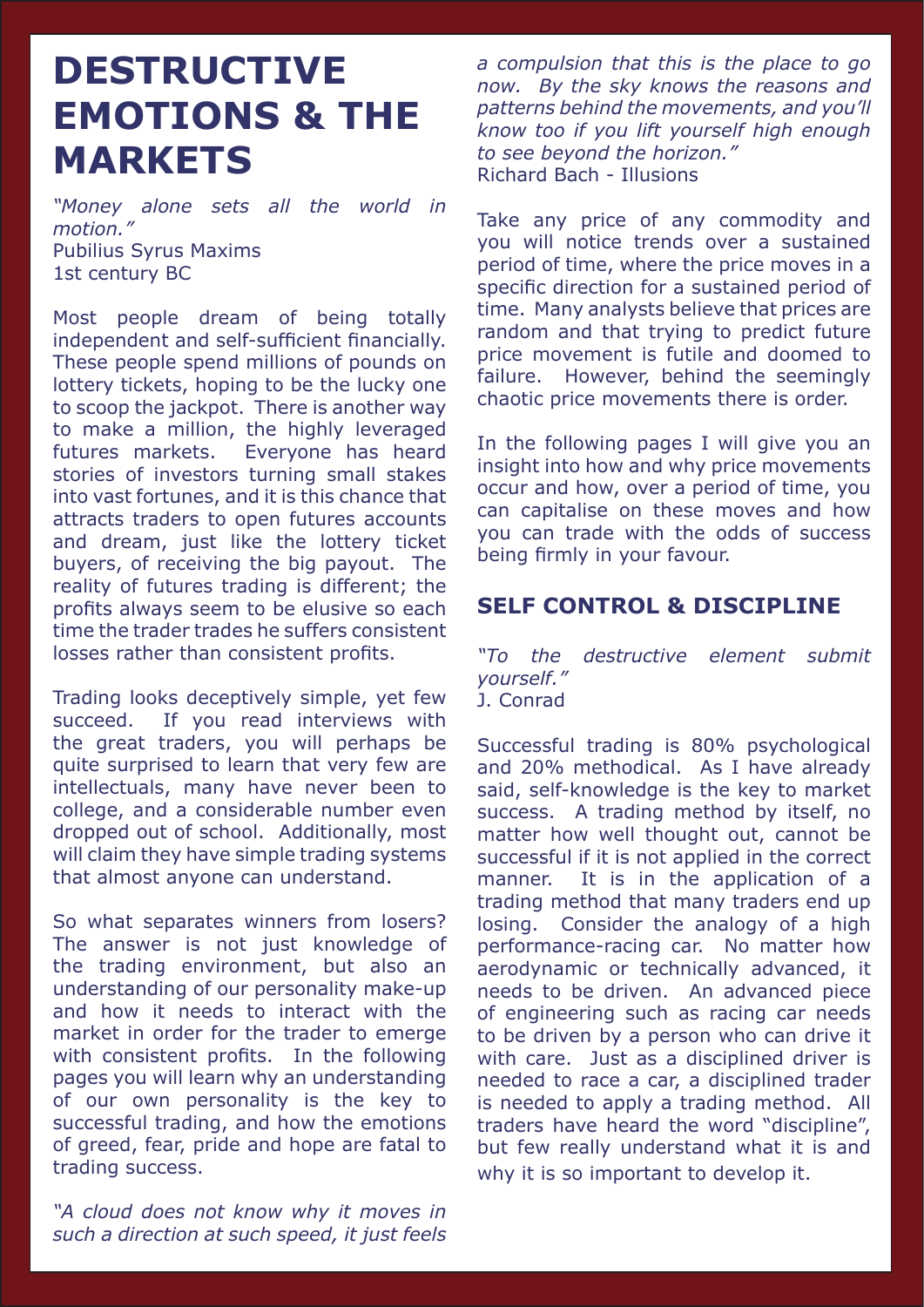#### **EMOTIONS AT WORK**

"When dealing with people, let us remember that we are not dealing with creatures of logic. We are dealing with creatures of emotion, creatures bursting with prejudices and motivated by price and vanity."

Dale Carnegie

Intelligence, knowledge and talent have to be applied. Any person who is successful knows that application requires discipline, self-control and confidence in one's abilities. Bjorn Borg was a great tennis player, he had talent. However, what always gave him the edge when playing was his mental control, which earned him the nickname "Iceman". He combined talent and discipline to achieve his success and you must do the same.

We are all put in situations where, after they have occurred, we look back and feel that if only our emotional control had been better. You are going for a job interview and role-play Th a friend beforehand. You come over as assertive and confident. In the interview itself, however, the confidence goes. You practise a best man's speech, it flows well and sounds great; however, on the day, delivery suffers as you feel nervous and shy.

All the above we can associate with. The fact of the matter is, when the pressure is on, our actions are influenced by our emotions. The more important the scenarios, the greater the influence will be.

Trading is no different. As soon as money is committed, logic can go out of the window and basic emotions take over. Consider the difference between paper trading and trading real time. Whilst paper trading, you earn very good profits, you are confident and optimistic. You see a very lucrative business opportunity, so you now decide to open an account and trade for real.

On studying your charts you see an opportunity, a perfect double bottom and

prices low in historical terms, now is the time to buy. You ring your broker to place the trade; however, the overwhelming confidence of paper trading has now deserted you. Perhaps you had better double-check the formation. After much deliberation you decide to phone the broker and the trade enters the market. For the next two days prices rise dramatically, your profits grow; you feel great, what an easy way to make a living. The next day prices drop and your profits are cut in half. You feel uncertain; perhaps you should take the profit now before it gets away. You decide to wait. The next day prices fall further and close below your mental stop loss. Your system is telling you that you should be cut. However, you only have a small loss and it should turn around and you will soon be back in profit. The next day, to your horror, prices have collapsed and the majority of your equity is now lost. Your reaction is now one of anger, why didn't you bank the profit when you had it! The market's move is totally illogical, you feel anger, pain and frustration, you are now totally disillusioned and fed up, and all you want to do is exit the trade.

Welcome to the real world of trading!

*"Seeing is believing, but feeling is the truth."* Thomas Fuller

The above is a hypothetical yet common example of how traders who have made money on paper suddenly crumble under the strain of real trading. Many people deride paper trading and say it is of little use. However, providing you know the pitfalls in advance, it is a great way to mentally prepare yourself for the day you have to trade real money.

*"The mainstay of training her is condence. That's why we show them how to let a tank*  run over them - it gets their confidence *up."*

Officer in Charge

US Special Operations Command

Of course nothing will take the place of the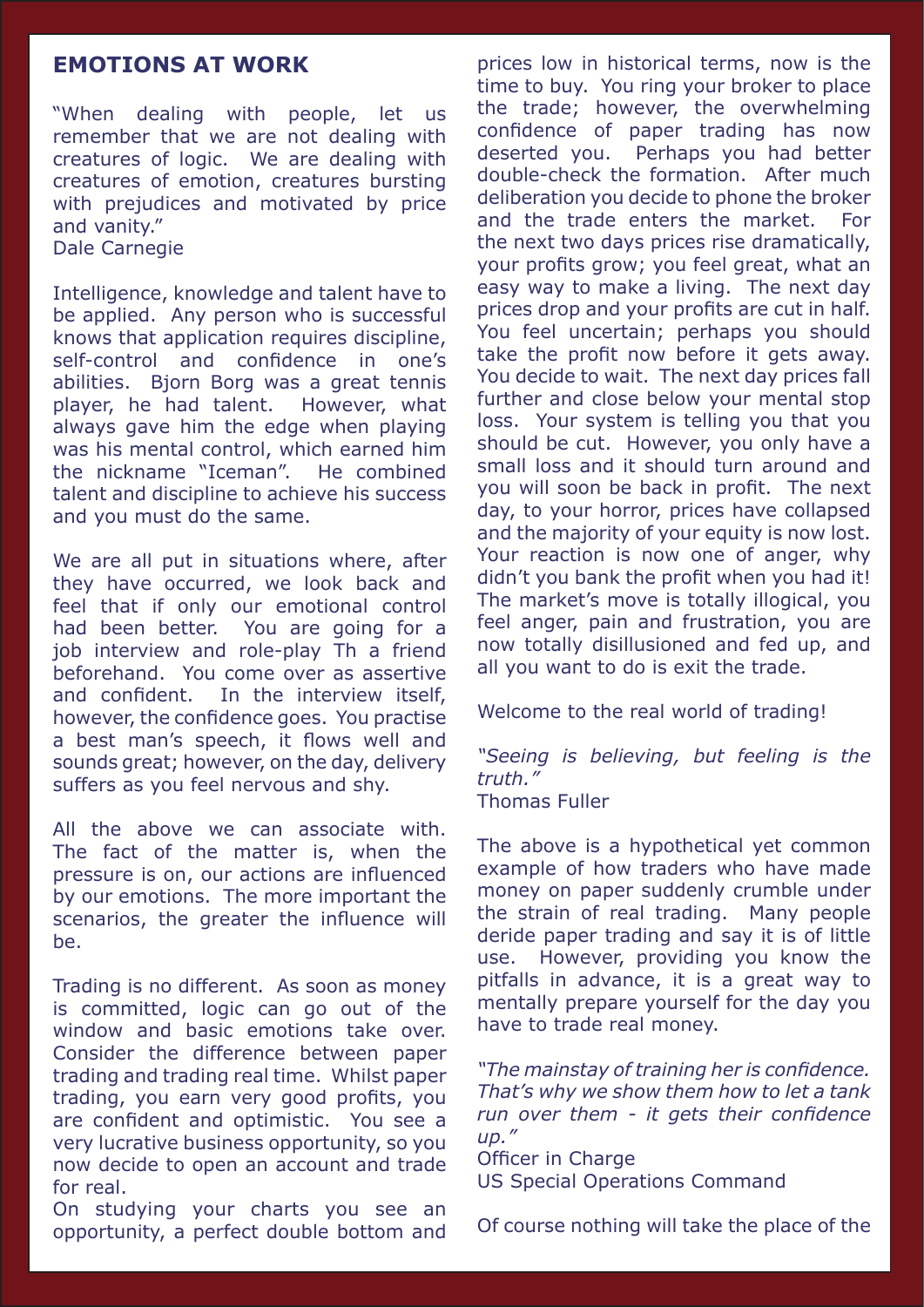real trading arena; however, practicing the basics on paper is a very useful exercise. To ridicule paper trading is similar to saying soldiers should not go on manoeuvres because the bullets are not for real! In conclusion, paper trading is useful if we adopt the right attitude to it, (i.e. we make it as realistic as possible and we don't cheat).

Going back to our hypothetical example, it is clear that the trader was making investment decisions based upon his emotions rather than logic. No matter how good the trading system was that he used, he would still fail due to his lack of discipline and self-control. This is not to imply that you can trade any system with discipline and be successful; however, a disciplined trader with a mediocre trading system has the edge on the best trading system in the world if its operator lacks discipline.

To develop discipline you need to acquire total confidence in your abilities, i.e. acquire self-control. You can do this by acquiring knowledge, practicing on paper and real time trading experience. Nothing replaces real time trading, but preparation in terms of understanding the markets and how you should relate to them will give you a distinct edge in the quest for the big profits.

#### **CHARACTERISTICS OF THE MARKETS**

The unique world of trading futures is one that encourages traders to reject objectivity and logic in favour of the basic human emotions of greed, fear, hope and pride, with disastrous consequences. Let's take a closer look at the markets and the psychological problems they create.

Operating in an unstructured environment. Trading requires you to operate in an environment with few rules and little structure. Most people need order and rules for guidance, it is the way their lives have been structured since childhood.

Man is brought up in a society that is held together by rules and laws that are imposed by an external authority.

Society is structured, and it is its definitive structure that makes people feel comfortable. Laws and rules are perceived as protection when our security and well being are threatened. We can, for instance, go to the police or Courts to look into and act on our grievances.

In contrast, the trading environment has no clearly defined rules and no structure. It would be, in society terms, total anarchy. The market moves where it wants, whenever it wants. The society of trading has no governing body that makes or enforces rules; there is no judicial body to appeal to should the investor feel prices are not moving in the right direction. This anarchy can be extremely unsettling for investors if they think prices should go up and they actually decline. There is absolutely nothing we can do about it. The market does not care whether investors make or lose money, it has no conscience, and it is a natural phenomenon and never has to justify its actions.

A harsh and hostile environment. Every trader tries to take money from everyone else. Everyone is trying to make money at everyone else's expense. It is a uniquely harsh environment, everyone is against you and you are against everyone else. One analyst compares it to a medieval battle - a man used to go to the battlefield and hill his adversary while his opponent tried to do the same to him. The winner took the loser's weapons, his chattels and sold his wife and children into slavery. Today traders to battle on the Exchanges instead of on the field. When you take money away from a trader, it is not that different from drawing blood, he may los his home, his chattels, and his wife and children may also suffer. Is this description a bit exaggerated? Perhaps: however, there is no denying how hostile the trading environment feels when you trade in it, to stand alone can be, and is, uncomfortable.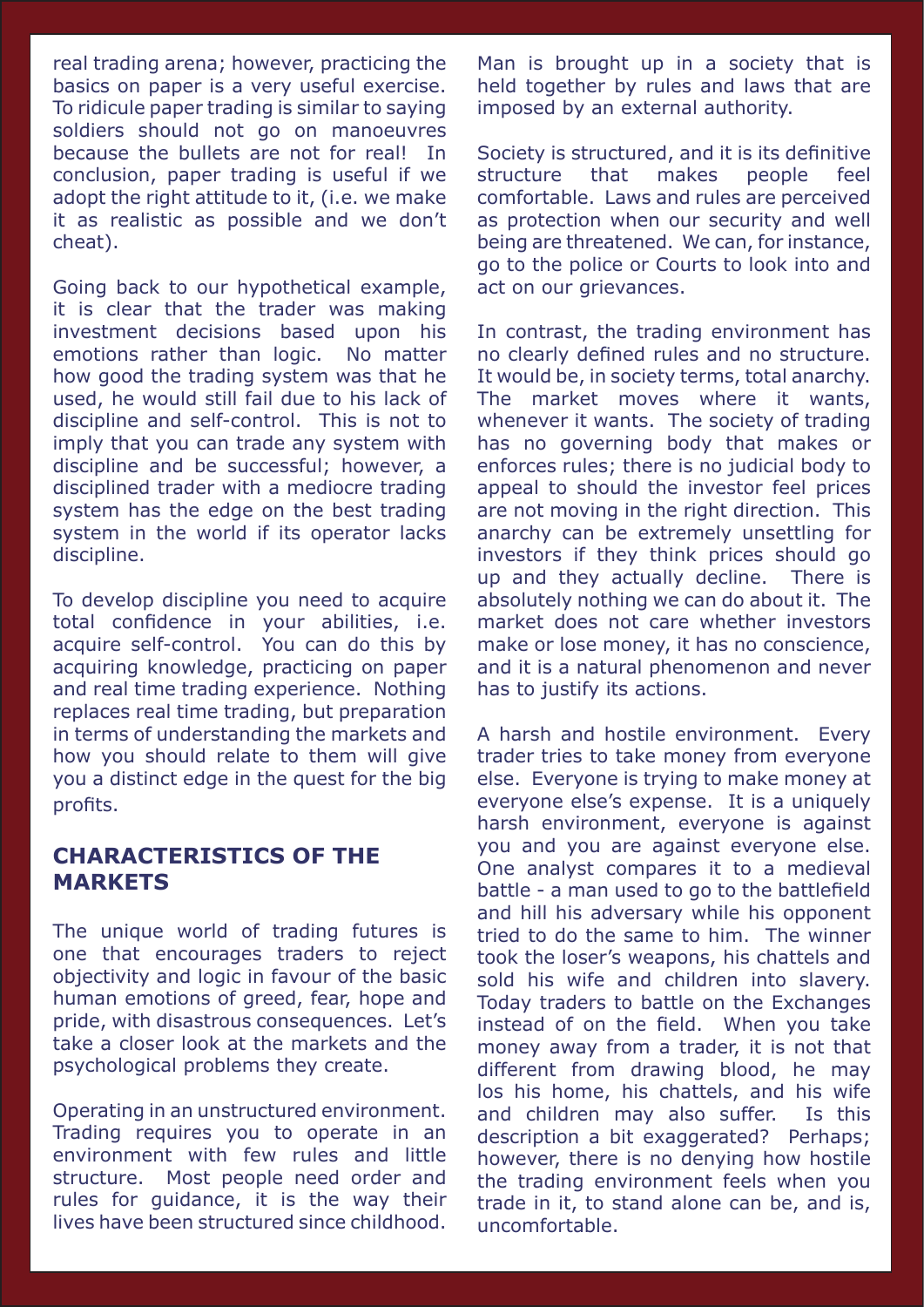Confronting your inner self. Standing alone is uncomfortable because it makes people do one thing that most feel uneasy about, which is taking responsibility for one's actions. Most people like to delegate responsibility, blame others and make excuses when they don't succeed. Most people simply cannot face the simple truth that they are responsible totally for the consequences of their actions. A person can go for a job interview and convince himself that he did not get the job due to a personality clash with the interviewer. A lawyer can drink too much before an important case and convince himself he lost because the Jury was biased, a salesman can convince himself that it was his product that was not up to scratch and not his presentation.

The trader, however, has nowhere to hide when interacting with the market. He is really competing against himself, and the market will judge every day how well he is doing. This confrontation with our own personality, our strengths and weaknesses graphically exposes, is something most people would rather avoid.

The work ethic does not apply. The normal work ethic of time, effort and reward that is common in most job situations does not apply in the markets. For example, a factory worker putting in overtime and working extra hours is rewarded with more money. As a general rule, the greater the effort we put in, the greater the reward we expect. However, no such work ethic exists with the markets. A trader can spend years creating a trading system, only to see his equity wiped out in a matter of days. A trader, however, may quickly develop a simple system and reap huge profits. Whether we acknowledge it or not, we normally believe that we deserve money under certain conditions where we have to expend a certain amount of effort to get our reward. For example, an investor sitting on a big profit feels he does not deserve it, and therefore tries to snatch it. When a trader loses, he feels that his input in terms of effort means he deserves a reward and he holds his

loss. His subconscious mind constantly equates time and effort with reward, and this affects his objective judgment.

There is unlimited profit and loss potential. This is the one characteristic that brings out the worst emotions in traders and causes them to lose. They simply cannot cope with the unlimitedness of the markets' movements. This "unlimitedness" and the massive leverage available causes traders to create risk by their emotional desire to avoid it. This may sound illogical until we examine how an investor's emotions interact with his perception of risk reward.

Consider the following: If making money is important to you, as it is to most people, you will have difficulty taking a small loss. If you bear in mind a trader's self esteem and the fact that money is on the line, you will appreciate the psychological turmoil this can cause. Profits, on the other hand, are just as difficult to cope with. When a large profit occurs, he gets excited, and the bigger the profit becomes the harder it is to resist the temptation to take it now. However, profits need to be run to cover inevitable losses. In their efforts to avoid risk, investors actually end up creating it. Consider the following psychological test:

A group of people are given the following choice over a number of trades:

A 75% chance to win \$1,000 with a 25% chance of getting nothing, or a sure \$700. Four out of five subjects take the second choice, even after it is explained to them that the first choice leads to a  $$750$  gain over time.

Another test gives people the following option; a sure loss of \$700 or a 75% chance of losing 1,000 and a 25% chance of losing nothing. Three out of four took the second choice, condemning them to lose 50 more than they have to. So, in trying to avoid risk, investors create it.

Emotion causes most traders to act in a way that will lead to their ultimate demise.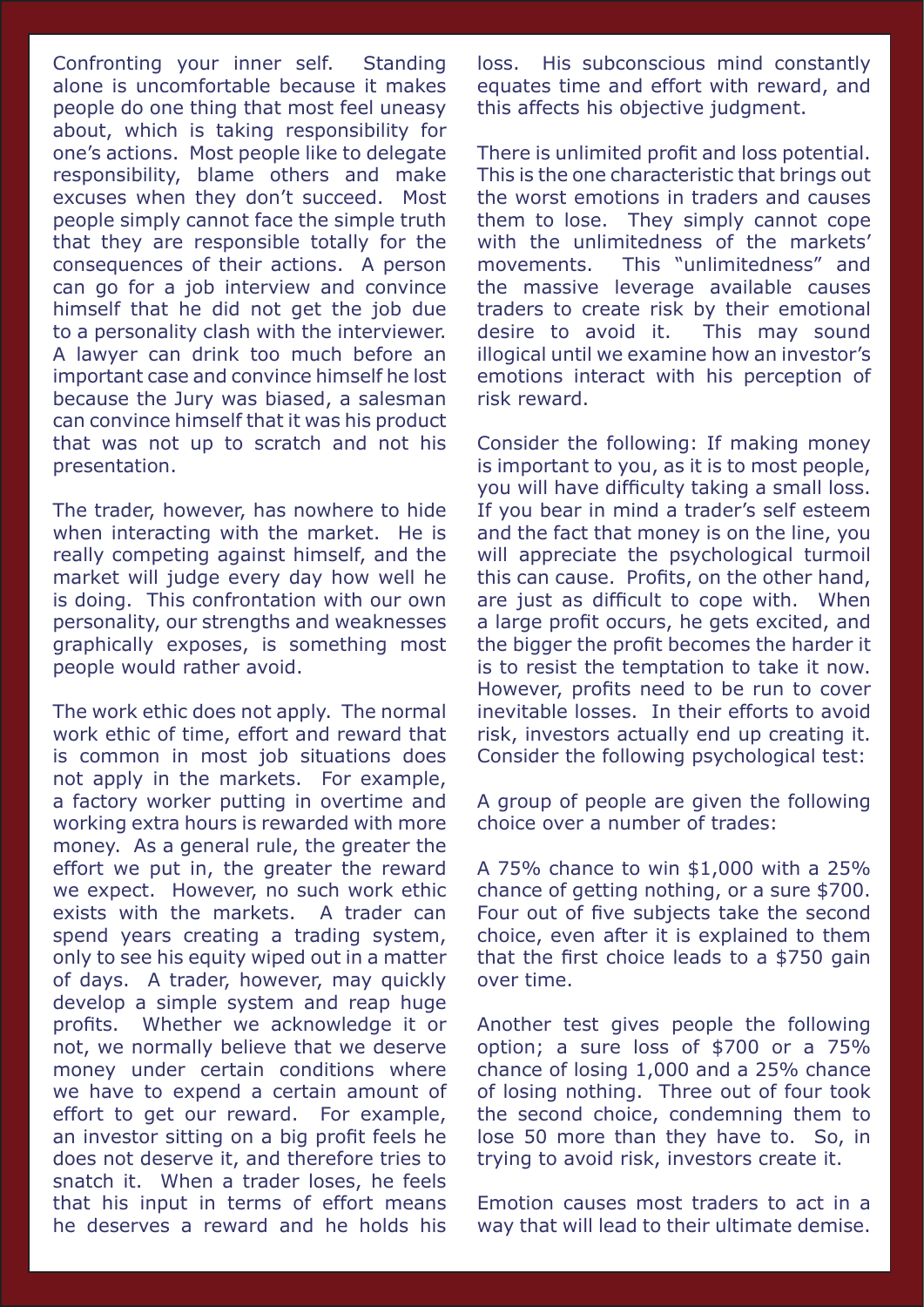They prefer a sure gain, however small, to a logically based speculation to seek a large profit. On the other hand, they actually seek risk in the realms of losses. They let losses run to avoid taking a small loss and, by doing so, they create greater risk for themselves. They expose themselves to bigger losses when they could have had a certain small loss.

#### **THE PARTICIPANTS**

Wall Street, the famous financial area of New York, is named after a wall built in Manhattan in the early settlement days, to stop animals wandering. Today the farming connection lives on in the language of the brokers; namely bulls, bears, hogs and sheep.

Bulls are buyers: a bull fights by striking upwards with his horns. A bear, on the other hand, fights by striking with his paws. Bulls look up, bears look down, and the price is a constant fight between the two. So, who are the hogs and sheep? These are the majority of investors trampled underfoot. A hog is greedy and takes positions that are too large and is wiped out by small, adverse moves, or holds profits for too long in the hope that prices will go on for ever. Sheep are passive and fearful followers of the media, gurus, brokers and friends. They bleat at everyone when they lose, and cannot accept they were responsible.

The farming analogy is very close to what happens in reality. Only strong bulls and bears make money. The crowd-following characteristics of the sheep, combined with the greed of the hog, characterises most losing traders in the market.

#### **DESTRUCTIVE EMOTIONS**

There are four that are really important in investing, greed, fear, hope and pride.

Greed Greedy investors tend to be overconfident and want to make as much money as they can in a short period of time. They want big profits and they want them now. The desire to make money, however, is in many instances unrealistic. If, for example, I gave you a small vegetable patch and told you to feed your family from it, you would probably think about it logically and deduce that you had insufficient resources at your disposal to achieve the aim. Contrast this with the amount of people I speak to who want to invest \$5,000 in a commodity account, and earn a living from it and retire from their job. The chance of achieving their desire is almost nil, but over confidence and desire overcome logic and objective thinking.

Fear All people fear losing money, worrisome news in relation to their investments and savings stimulates more fear. Fear then spreads; a fearful man's psychology is contagious. If people around us are fearful, so are we. If we have suffered fear in the past, we retain all our past experiences in our subconscious mind. Finally we have the fear of losing. Also, if we see other people making money, we want to be in on the action as well.

Hope This is defined as the expectation of something desired. However, investment decision making should not be based purely on desire, but on a rational assessment of the facts. When a trader loses he hopes that things will get better when he really should be being objective.

If you read the great traders, you will constantly see them refer to Hope and Fear and their destructive power.

*"Hope and fear: I have written about this often in my books, and I feel I cannot repeat it too often. The average man or woman buys commodities because they hope they will go up or because somebody advises them they will go up. This is the most dangerous thing to do, never trade on hope. Hope wrecks more people than anything else. Face the facts and when you trade, trade on facts, eliminating hope."*

*"Fear causes many losses. People sell out*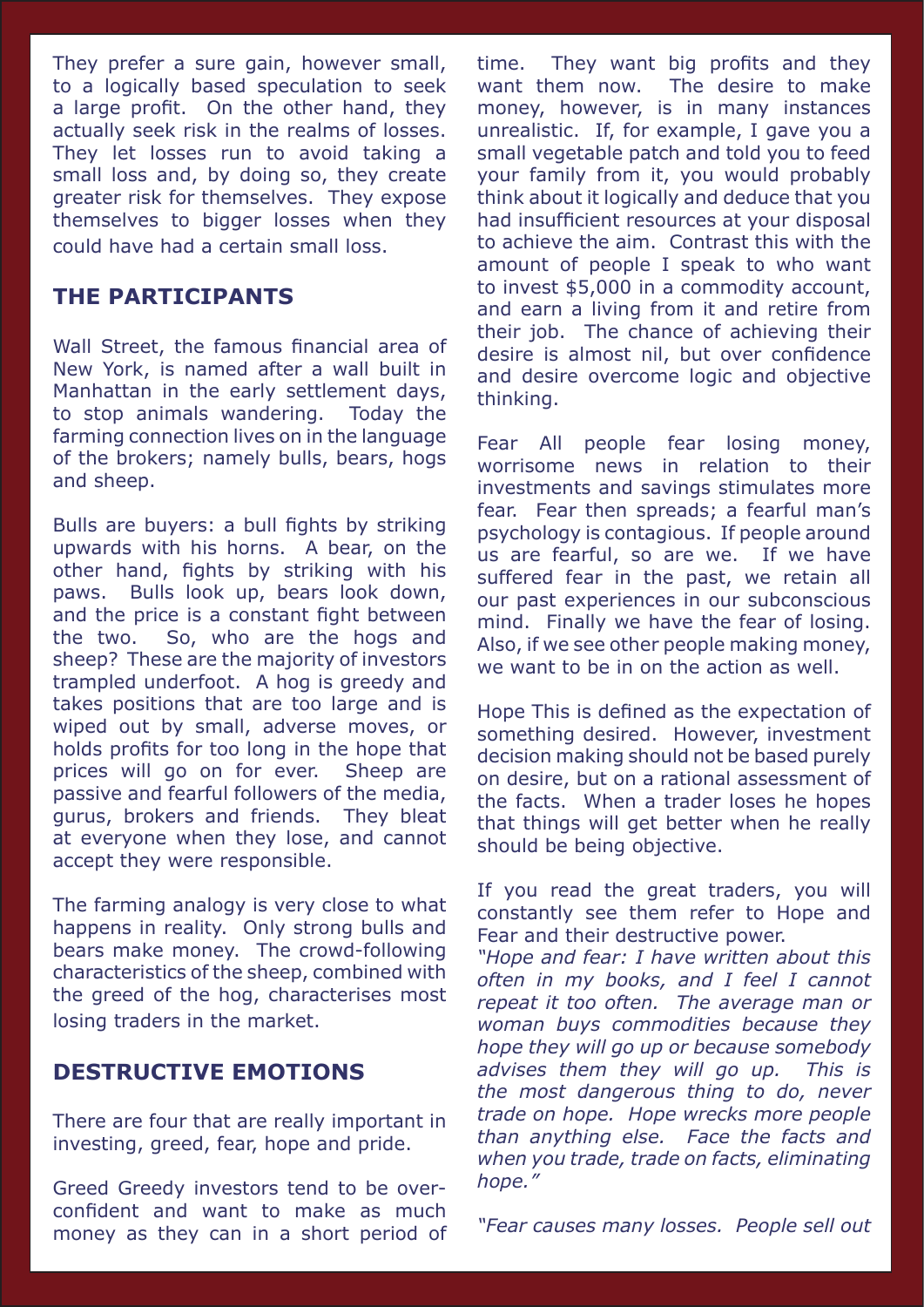*because they fear commodities are going lower, but they often wait until the decline has run its course and sell near the bottom … never make a trade on fear."* W.D. Gann

"The successful trader has to fight ... two *deep-seated instincts, instead of hoping he must fear, instead of fearing he must hope. He must fear that his loss may develop into a much bigger loss, and hope that his profit may become a big profit. It is absolutely wrong to gamble in stocks the way the average man does."*

*"The speculator's chief enemies are always boring from within. It is inseparable from human nature to hope and to fear."* Jesse Livermore

After greed the average speculator, to achieve his desire, falls victim to both hope and fear and ultimately loses his money

#### **PRIDE**

*"Price of opinion has been responsible for the downfall of more men on Wall Street than any other factor."* Charles Dow

Pride of opinion is a characteristic of losing traders that have not been able to see their inner selves; they do not know their own strengths and weaknesses. They do not understand themselves and their emotions. Pride is simply stubbornness and the inability to admit a mistake. Any trader who insists on holding a viewpoint in total contradiction to what is actually going on around him for no other reason that he cannot admit he is wrong, will meet the financial disaster. Price can be a direct reflection of the preceding emotions.

The market is all-powerful, it moves regardless of any man. You can do nothing to influence where it is going and you cannot control its behaviour. When you compete in the market only you can be wrong, and it can never be the other way around. Although the market is a harsh environment and does not care about your welfare, it is not, as many losing traders think, out to punish you.

Consider an analogy with the sea. A sailor cannot control the sea but he can control himself, and in doing so he can earn a reward. A skilled mariner knows that the ocean needs to be respected, but he does not fear it. He develops skills and discipline to help him benefit from it. By using his acquired skills, no matter what the weather, the sailor is confident of getting into port without harm, and earning his living. An ocean is like the markets, it can make a man money or he can drown in it, the choice is there for each individual.

Just as mariners follow rules to navigate from A to B, so must a trader follow rules to keep him from being sidetracked. The rules that I will outline are not new and they are not original. They will, however, help you reach your goal of consistent profits. If you do not have rules and guideline you will fall victim to outside influences and be influenced by your emotions, your objectivity will be lost and so too will your money.

#### **THE SECRET OF THE GAMBONI**

The secret of the Gamboni is the secret of how to survive in the financial markets. Understand it … really understand it … and you are on your way to success as a trader, speculator, or investor. So, here it is. Joe was a card player, a good one. He was so good, in fact, that he had to move from city to city and find games where he wasn't known in order to play for high stakes. One afternoon, in a bar in the suburbs of Chicago, he's shooting the breeze with the bartender and asks, "Say, where can I find a good card game around here?"

"What kind of stakes are you talking about?"

"Big," Joe says, "the biggest game you know about."

"Well now, I hear there's a game out in the farm country. It's a bit of a drive, but these particular farmers play for big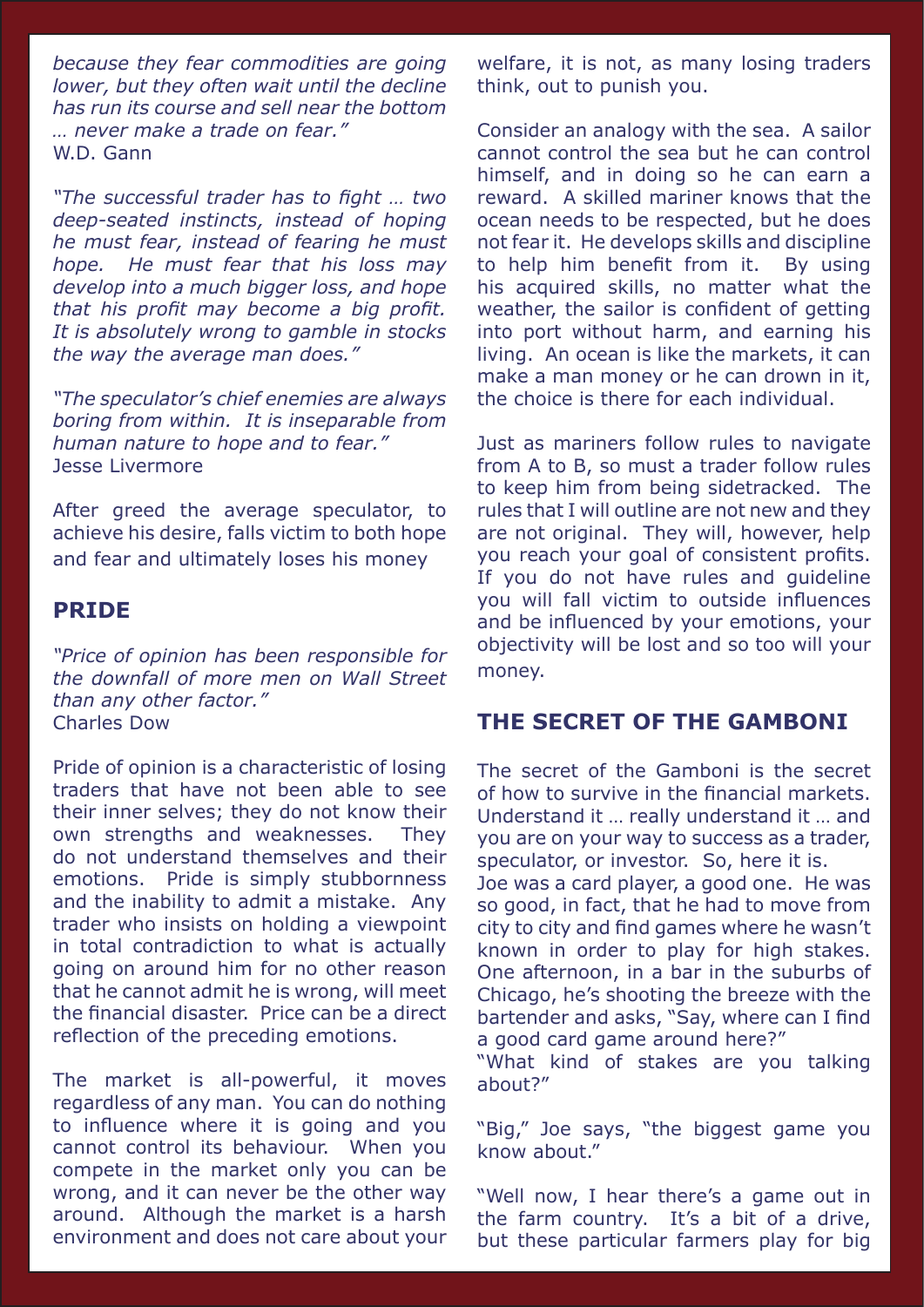money. Let me make a call and see if it's OK."

So the bartender makes the call, and then gives Joe directions to the game.

That evening, after a long drive, Joe pulls up to this barn in the middle of nowhere. Tentatively, he walks inside, tiptoeing around the fetid piles on the floor. At the back of the barn, he spots a partially open door, with light and smoke pouring through the opening. The familiar rush of anticipation and energy sweeps through him as he enters the room and introduces himself.

Farmers in overalls sit around the table, chewing cigars and puffing their pipes. In a quick glance, Joe estimates the current pot to be about  $$40,000$  - perfect. he sits down. "Ante up," says the farmer holding the deck of cards. And Joe begins to play.

About an hour later, Joe is holding is own. He is about even when he draws three aces and two queens - a full house. With a large pot already on the table, he raises \$15,000. The next two guys fold, but the leather-faced farmer across the table calls him and raises another \$15,000, without so much as batting an eye. Joe, certain that the guy us bluffing, calls the bet and lays down his aces-high full house. The farmer lays down junk: three clubs and two diamonds of mixed numbered cards. Joe, suppressing a smile, starts to rake in the pot.

"Wait just a darn minute," says the farmer, a stern and reprimanding tone in his voice.

2Whattaya mean, wait a minute," says Joe, "you got nothin."

"Take a look at the sign over your right shoulder," smiles the farmer.

Joe looks:

THREE CLUBS AND TWO DIAMONDS

CONSTITUTE A GAMBONI, THE TOP WINNING HAND IN THIS ESTABLISHMENT.

Joe is really angry, but after all, rules are rules, so he continues to play with what is left of his holdings. About an hour later, he draws three clubs and two diamonds … a Gamboni! He bets everything, and on the final round of betting with the same leather-faced farmer, he has to throw in his solid gold Rolex to make the call. The farmer turns over his cards, a queen-high spade flush. Joe turns over his Gamboni and starts to rake in the pot.

"Hold it there, fella," says the farmer, his grin cutting deep lines in his cheeks.

"But I got a Gamboni!" cries an exasperated Joe.

"Sure 'enough, but look at the sign over there," and he points over Joe's left shoulder. Joe looks:

ONLY ONE GAMBONI WILL BE PERMITTED PER NIGHT IN THIS ESTABLISHMENT.

Joe, broke but thankful for the invention of credit cards, leaves the barn with dung on his shoes, and the leather-faced farmer drives his tractor home feeling the weight of a solid gold Rolex on his wrist.

So the secret of the Gamboni is this: if you want to win, you've got to know the rules; and also, you can't win if you're not at the table."

*Reprinted by permission of J. Wiley & Sons. Excerpts from Trader Vic - Methods of a Wall Street Master. See enclosed reading list.*

Any gambler will tell you that to make money you need to keep the odds in your favour, and the same is true in trading, there are no certainties, only probabilities. To win, you need to speculate when the odds are in your favour, so succeed you need to accurately predict and play the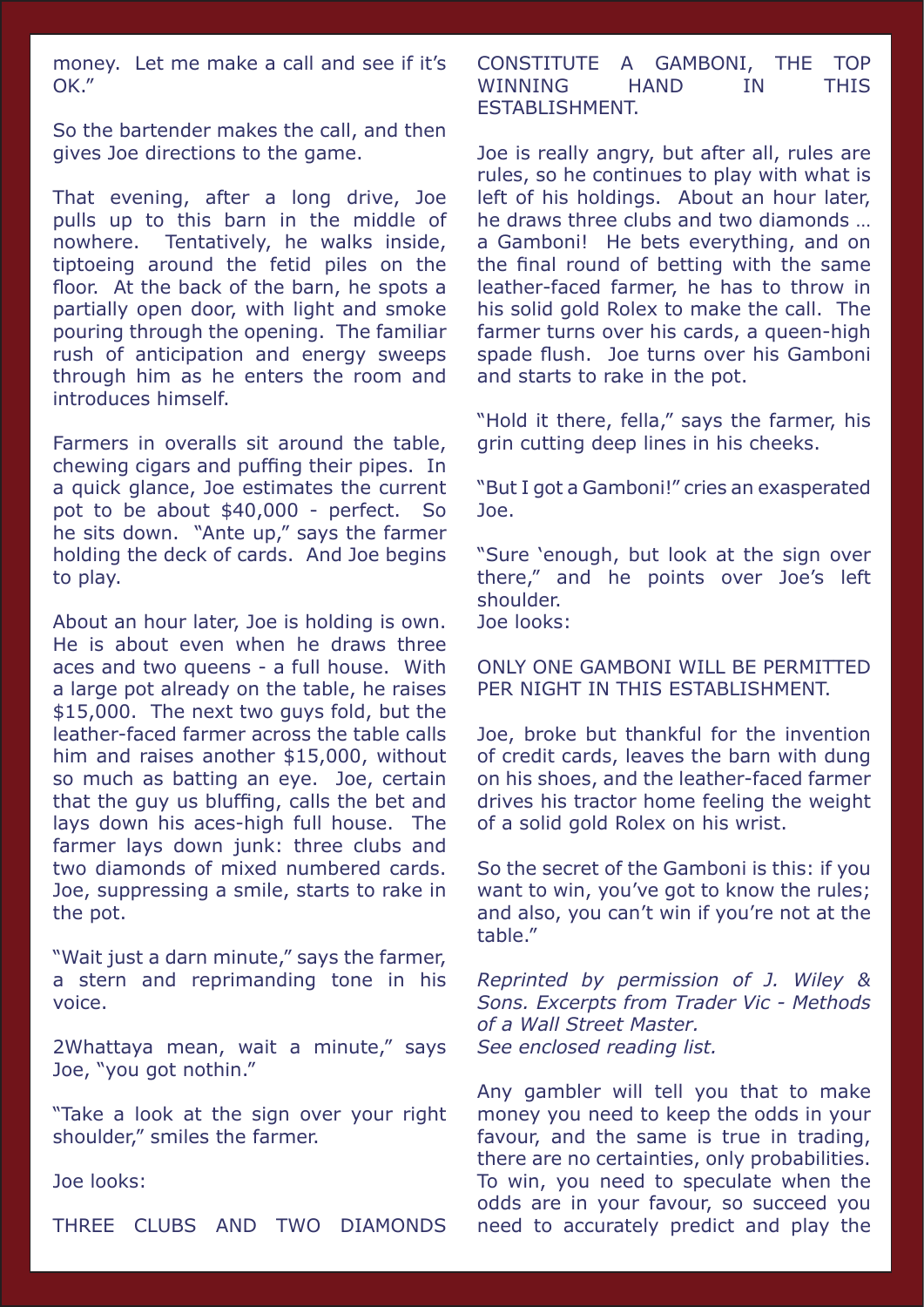odds. You need to know how to place your bets to maximise your profits and keep your losses small. To do this you need a disciplined trading plan. The following rules, if followed, will help you keep the odds in your favour, know and follow the rules and you will succeed. If you break any of the rules you will end up losing money.

"Luck, continued the gambler reflectively, *is a might queer thing. All you know about it is it's bound to change, and it's finding out when it's going to change that makes you."*

Berte Harte - The Outcasts Of Poker Flat

We stated earlier that when we trade we confront an unstructured environment and, to operate effectively, we need to create a structure for ourselves. The reason we need rules is we need to combat the destructive emotions referred to earlier and give us discipline. Assuming you have educated yourself and developed a trading method, you will now need to execute it with confidence, entering and exiting trades in a consistent manner. Without rules your emotions will dictate your decisions and lead you to financial disaster.

#### **HOW THE MARKETS REALLY WORK**

*"It is remarkable that a science which began with the consideration of games of chance should become the most important object of human knowledge … the most important questions of life are for the most part only problems of probability."*

Pierre Simon De La Place

Theorie Analystique Des Probabilities 1812

Take a coin and toss it into the air. As the coin spins in the air you have no idea and cannot predict which way it is going to fall. Yet over many tosses the outcome can reasonably be predicted. Just as we can predict the tosses of a coin with probability,

so too can we use probabilities to predict market direction. When you trade you need to trade with the probabilities and odds in your favour.

In recent years many academics have scoffed at the idea that markets can be predicted and they point to the theory of Random Walk. The theory is based on the assumption that markets are efficient. The market is one where a large number of equally well informed people actively compete to try and maximise profits. In such a market, at any time, the price will reflect all available information as well as all events expected to occur in the foreseeable future. The theory holds that as all current and future events are discounted, the individual's chances of over performing or under performing the market as a whole are even, i.e. you can never put the odds in your favour, and therefore will not be able to earn consistent profits. If the theory is correct, our rules and all our trading efforts will count for nothing.

It is amazing this theory has become so widespread and so many people believe it. It is, however, completely incorrect as it assumes that the decision-making process conforms to scientific theory. It quite clearly does not; the facts are there for all to see. However, we all make personal subjective judgements based upon our knowledge, understanding and emotions. Given the same information, we do not all reach the same conclusions.

If we discount the Random Walk theory and say that human behaviour is unpredictable, then how can we put the odds in our favour? The answer lies in probabilities discussed earlier. To trade the markets you need to trade to minimise risk, and maximise gains. The way to do this is to catch the trend. Take any chart over a period of time and you will notice trends and recurring patterns. If all humans think differently, how and why do these patterns emerge?

The answer can be found in the theory of "chaos", which postulates that certain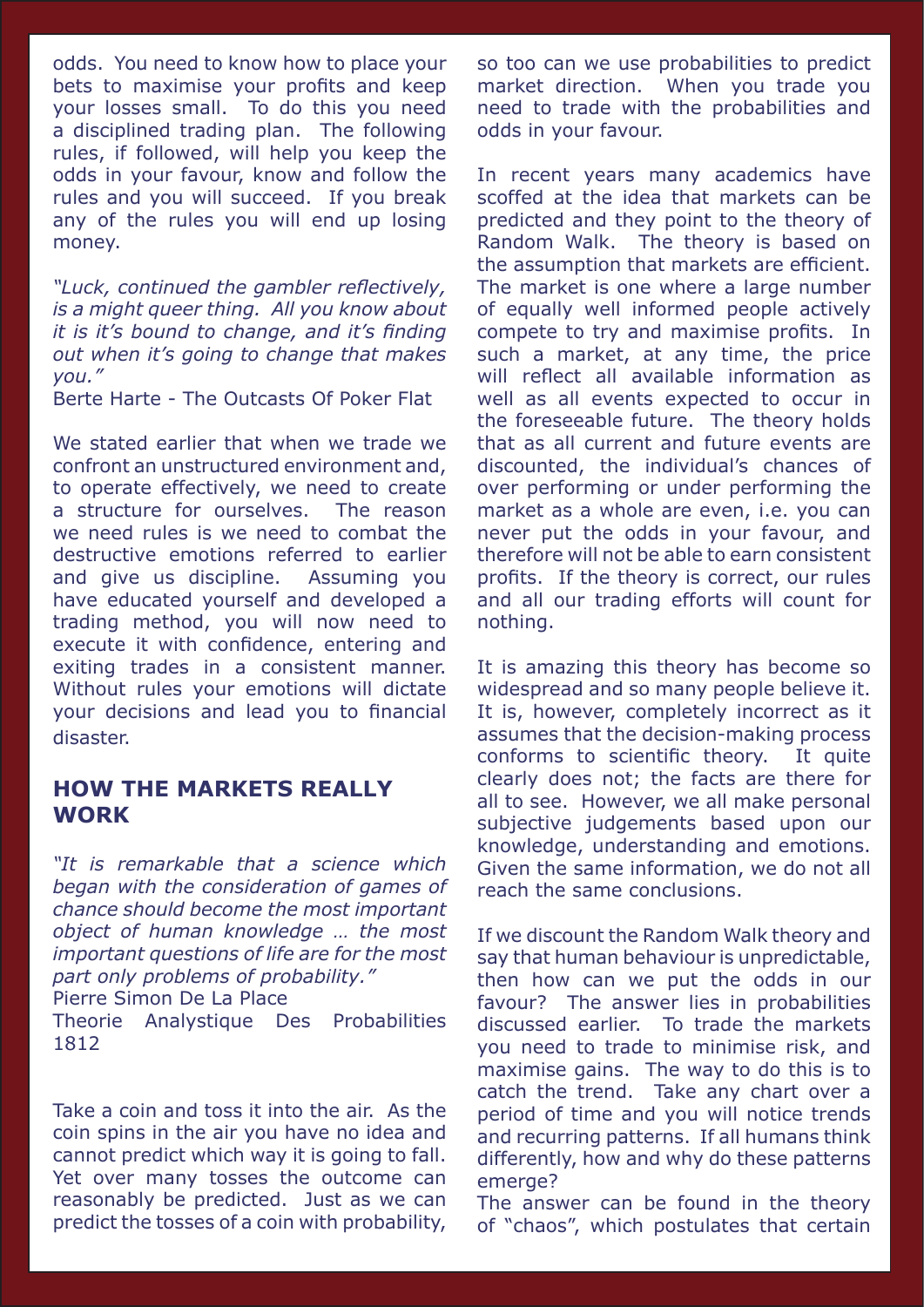types of natural activity are chaotic except in terms of probability. To give an example, the heartbeat of a person can be charted but given certain conditions, a heart will go into random fibrillation during which time the heartbeat cannot be predicted or modelled. Mathematically, weather forecasting is another area where chaos theory applies. The unpredictability of weather forecasting comes from what is called sensitivity to initial conditions. Mathematical models fail in forecasting because the slightest divergence between simulated and actual conditions multiplies in a complex chain of cause and effect relationships, giving rise to results in the model totally different than in nature. The best meteorologists can do is to forecast weather within the limits of probability.

While admitting that certain events in nature don't follow a perfect mathematical order, chaos theory says that they can still be understood, predicted and controlled. It directly challenges Random Walk that there is no way of predicting market movement. There are no certain predictions but there is order to the chaos, and forecasts can be made on the basis of probability. To understand probability in financial markets, we need to look at the psychology of the participants.

#### **Why chaos theory is so important.**

*"The organisation of the Universe demands that matters abandon itself to the games of chance."* H. Reeves - Atoms of Science

The theory of chaos is not a theory to help you make investment decisions, its usefulness lies in the greater understanding it gives us of the trading environment and how we should cope with it.

1. It shows us how human psychology influences price movement, why trends occur, and how they can end up being understood in terms of probability. The herd mentality is fully explained in our Special Situations Report available from the office. Human psychology has remained constant over time, and it is this fact that helps us predict the probability of price movement via technical analysis.

2. It disproves Random Walk theory; although market movements may appear random, under statistical tests they are not.

3. If it disproves that the markets are random, it also shows why the quest for the "Holy Grail" computerised or mechanical trading system is doomed to failure. It also confronts those disciples of such analysts as Gann and Elliott who believe the Universe is ruled by law.

4. It helps us to operate in an unstructured environment by giving us a greater understanding of it. The best you can do is understand the original conditions that give rise to probable future events, and act accordingly. This may sound disheartening, it is not. By understanding chaos, you will be able to keep the odds firmly in your favour. If you can do that, you will end up making a lot of money from your trading, year in year out.

#### **THE MADDING CROWD**

*"Whosoever be the individuals that compose it, however like or unlike be their make of life, their occupations, their character, or their intelligence, the fact that they have been transformed into a crowd puts them in possession of a sort of collective mind which makes them feel, think and act in a manner quite different from that in which each individual of them would feel, think and act were he in a state of isolation."* Gustav Le Bon 1897

Chaos theory postulates that we can make accurate predictions in terms of probabilities and this is certainly true of market behaviour. Although all investors think differently, in the investment arena people change in crowds. In crowd's investors, as a whole, react to their emotions rather than their intellect, and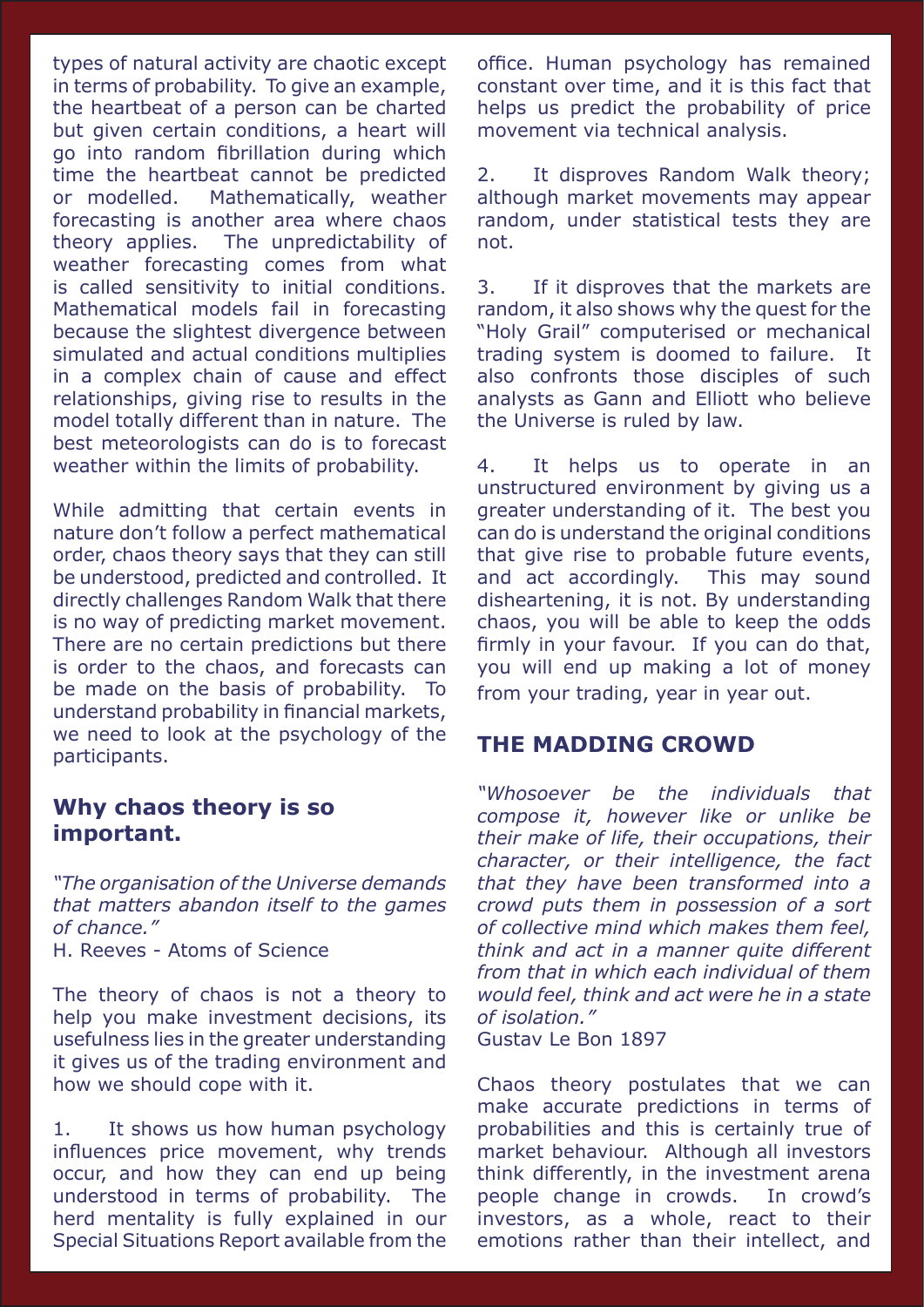it is these basic instincts that can be predicted and controlled by those investors able to stand aside from the crown and think in a rational manner.

Typically a bull market starts ina period of uncertainty or fear. As more buyers enter the market, prices rise and confidence appears. As prices rise, the more greed and hope that prices will continue upwards for the foreseeable future. After a period everyone has bought, and there is no one left to push prices higher, a small number of investors exit the market, fear emerges, and there is a mad scramble to exit the market. This scenario to a greater or lesser degree occurs in all investment markets.

1. Human nature in investment markets on mass is constant and repetitive over time.

2. Investors tend to be followers, not leaders, and this causes trends to develop.

3. Investors tend to generally exhibit the basic emotions of greed, fear and hope when making investment decisions.

4. The more bullish or bearish the market becomes, the greater the probability of a reversal.

Human nature has remained constant for thousands of years, and although all humans think differently, the influence of the crowd allows ut to predict market turning points and market trends with a degree of accuracy. I have covered the predictability of man's investor behaviour in greater detail in my "Special Situations" essay, which should be read in association with this work.

#### **UNDERSTANDING OUR NATURE**

*"A man's character is his fate"* **Heralatus** 

What actually is man, why does he think and act in the way that he does? What is the relationship between mind and body?

What influences his behaviour? Since the ancient Greeks defined Psyche as the Goddess loved by Eros, philosophers have produced numerous conflicting theories of human nature.

In 1762 J.J. Rousseau wrote his famous test "Emile", which introduced a revolutionary theory of childhood and human nature that is still relevant today. Rousseau argued that man's nature was essentially good; however, his nature was influenced and corrupted by society. Rousseau believed that a child's mind was "Tabula Rosa" or a clean slate when the child was born, and it was at this stage that the child has the potential within itself to develop almost unlimited talents. The clean slate has experiences and rules written upon it as the child learns and develops. As a child moves from birth to adulthood, he effectively becomes a reflection of his experiences.

Rousseau's theory is very idealistic and perhaps naïve; however, he does pose two very important questions. First, how much of human behaviour is learned and how much is genetic? Secondly, how much influence does society have upon us? There are undoubtedly instincts and primary needs that we are born with, and no two infants are exactly alike, i.e. children have different responses to stress. However, it is the environment that is the major influence on our behaviour. Children take on the attitudes, behaviour and opinions of those around them. With investment there is no doubt that all aspects of investment behaviour can be learned.

*"It's the psychosomatic form in which man experiences his estimate of the beneficial or harmful relationships of some aspects of reality to himself."* Definition of Emotion

As we have stated earlier, method and knowledge by themselves are simply not enough. If there is one crucial factor that makes an investor a winner, it is emotional discipline, which gives the will and ability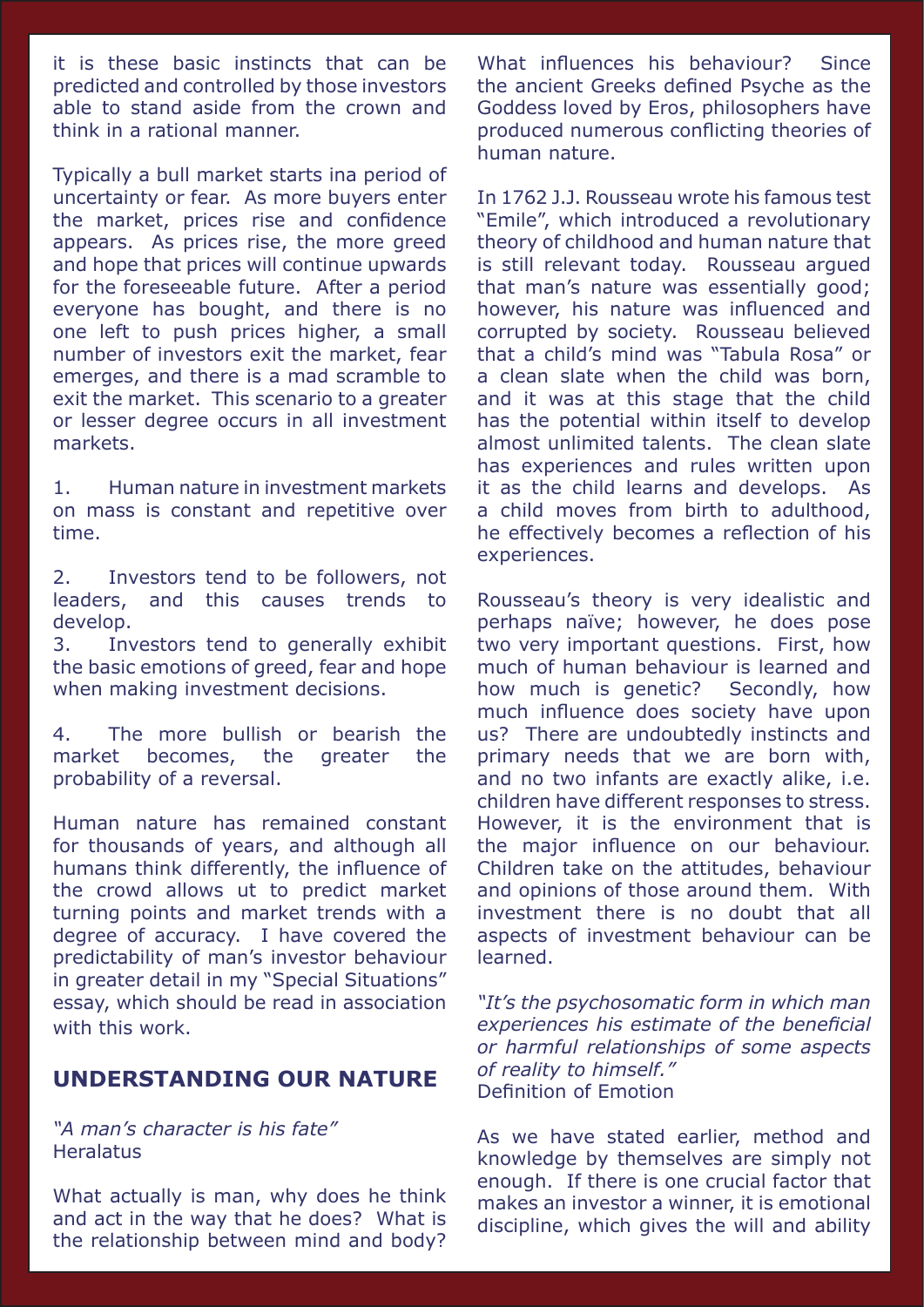to execute knowledge. In order to acquire it we need to look at our desire and motivation, and how these two conflicting emotions need to be reconciled in order that we can trade successfully.

All of us, at certain times, lack motivation. We may desire a whole host of different goals, yet we lack that spark of motivation to get us there. To fulfil our desires and reach our goals, we need to channel our desire through positive motivation.

Positive motivation is needed to get us to our goals. Without it, all our knowledge and desires are useless. Consider the area of weight loss. You can go into any bookshop and you will see countless scientifically proven methods of losing weight. Yet out of every 100 people who start a course, only 10 succeed in losing weight, and only 2 in 100 keep it off for more than a year. The success rate is less than futures trading! Ever seen those step-by-step language courses - just follow the tapes and in no time at all you will be speaking your desired language with fluency. Now everyone can learn a language, yet the success rate here is about the same as in the area of weight loss.

*"People who deal with stress believe that an increase in the pain and strain must happen before the pain will go away. Their approach to stress and life is similar to Nietzche's statement 'whatever does not kill makes me stronger."* Salvadore Madd

There are two fundamental emotions that stand in the way of positive motivation. The two emotions are the need to avoid pain and the desire to achieve pleasure. In order of importance, the need to avoid pain dominates. If our desires remain unfulfilled we will, however, feel empty, depressed and dissatisfied. Our motivation to reach our goals is continually undermined by conflicting emotions.

To achieve our desires and feel fulfilled, we need to suffer some pain. It is the ability to see this pain in a positive way that will help us reach and fulfil our desires and give us happiness. In the case of the language course, it is working with boring repetitive material; with the diet it is the pain of being deprived of food we crave. If you think of the pain/pleasure relationship in trading, you should consider the fundamental rule of trading: cut your losses and let your profits run and you will see why the majority of investors find it so difficult.

Taking a loss, however small, is painful and ego deflating. It means an admission of being wrong. Rather than take the loss, people hold on and hope that it will turn around and become profitable, and therefore pleasurable. In the world of trading this very rarely happens - the result is normally a bigger loss and greater pain. Similarly, when we see a profit in the market, the pleasure we derive from this means that most investors take it before it has the chance to turn around and cause pain. To be successful, it is clear that one needs to be able to positively accept shortterm pain to reach our ultimate goals and desires.

*"Let me tell you the secret that has led me to my goal: my strength lies solely in my tenacity."*

L. Pasteur

To achieve positive motivation you need to set clear, long-term goals and motivate yourself towards them. An acceptance of short-term pain, therefore, is inevitable. If you make a complete honest commitment on what you want from life, why you want it, and how you intend to fulfil your desires and goals, this personal honesty will release you from the pain/pleasure paradox that most investors suffer from.

#### **INVESTOR PROFILES**

I have worked in several commodity brokerages, introducing accounts, and now write books and newsletters in addition to running my own commodity brokerage. I have probably introduced around 6,000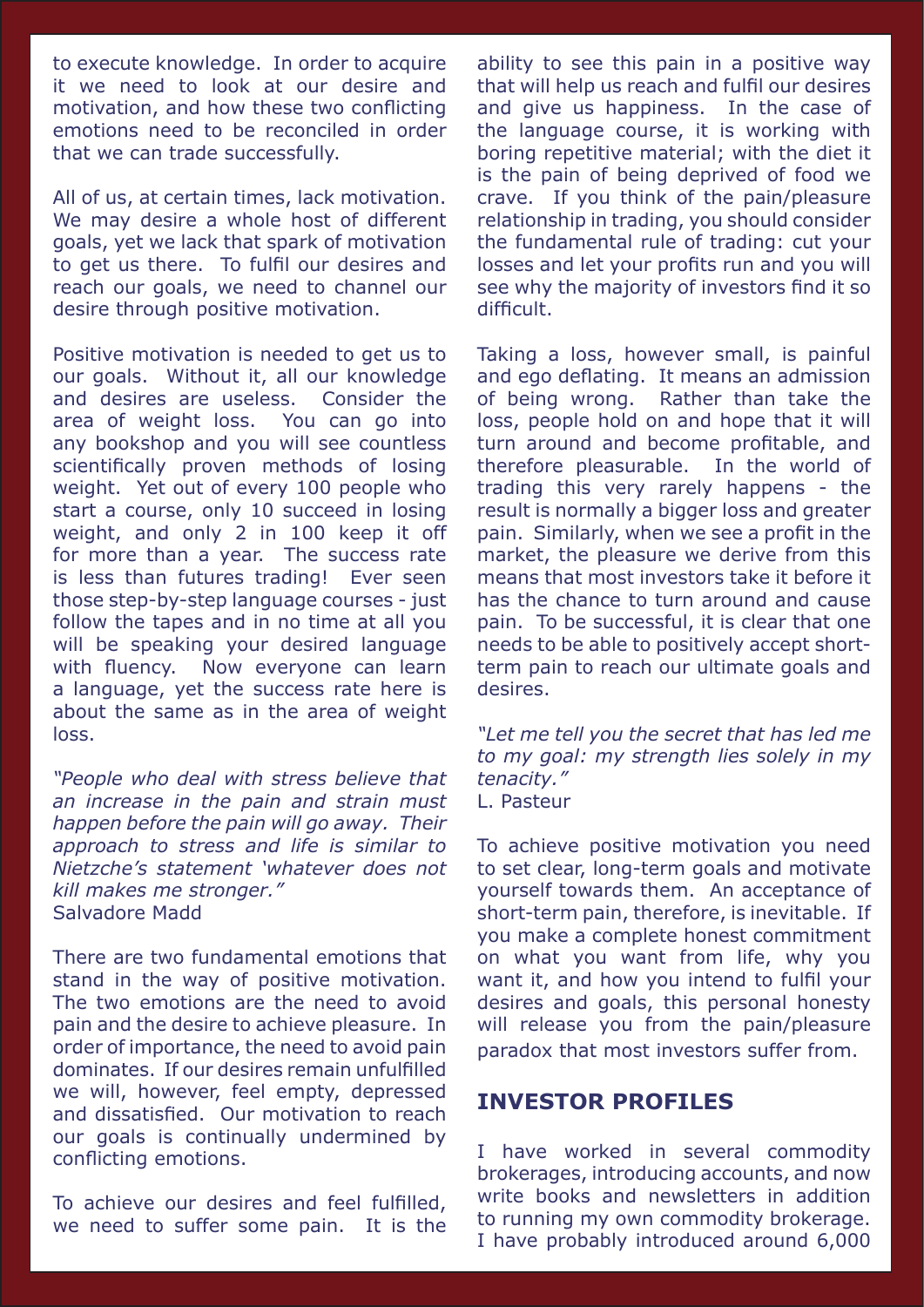investors to trading over the years, and have encountered a broad cross-section of investors. In his book "Beyond the Investors Quotient" J. Bernstein puts the investors he has come across into categories. I have done a similar exercise below, and tried to put investors into six main categories. They are not etched in stone and some categories obviously overlap.

The Universe is governed by law There is a huge marketing campaign in futures trading based around Holy Grail systems that are able to accurately predict future price movement based upon scientific law. They normally claim fantastic results and yet will only cost you a few hundred dollars.

Many systems are based around investors who are dead, and two of the most famous are R. Prechter and W.D. Gann. These two are promoted by a number of books, courses and software companies as two of the most successful investors of all time. The fact that they are dead means that they cannot answer some basic questions like if they were so good at predicting price movements, why did they not make much money? The reality is, Prechter died a pauper and W.D. Gann, who allegedly amassed a \$50 million fortune, had to sell courses and books, as he could not support his family by trading. When he died, his estate was valued at a modest \$100,000. You will see all types of scientific systems, many are based on astrology - how accurate are they - probably as accurate as your horoscope.

It amazes me how people fall for this hype. Clients who fall for sure fire systems vary from highly intelligent traders to newcomers. Alas, they don't last long, normally the first couple of trades shatter the illusion and it's back to the reality of working for a living. There are some good mechanical systems around however. Just like any good trader, they suffer periods of drawdown.

#### **The Educated Fool**

Just like Jake Berstein, I have come across this investor numerous times over the years, highly intelligent, knowledgeable, with a string of degrees and letters after their name. The problem they encounter is they feel the application of knowledge is all that is needed to make money. They create vastly complicated trading systems that look great, and then totally collapse in the market place. These people cannot translate theory into practice. They have no grasp of psychological aspects of trading and normally have great problems admitting their approach is wrong.

It's everybody's fault but mine This person refused to take responsibility for his trading decisions. If he makes a profit he shouts how wonderful he is, and when he loses he blames everyone from his broker giving him bad advice, his wife and even the market, which is acting illogically. This investor is normally insecure, unable to take responsibility, lacks confidence, and exhibits a lot of emotion in trading.

The Opinion or Advisory Service Junkie This investor has found the secret of investing. His logic is to get as many advisory services as possible and wait for them all to be looking at the same trade. Several heads are better than one he concludes. Once he has a trade that fits these criteria, he gains additional advice from brokers and friends. This trader's logic is flawed in that if everyone is looking at a trade to go in a specific direction, it will normally go the other way. This trader needs to study the theory of contrary opinion. The old saying "if it's obvious, it's obviously wrong" applies to his way of picking trades.

#### **The Action Man**

This investor likes to trade all the time, he loves the action. He will trade in and out of the market continuously, rarely holding positions for any great period of time. This trader normally has a reasonable understanding of market movements, but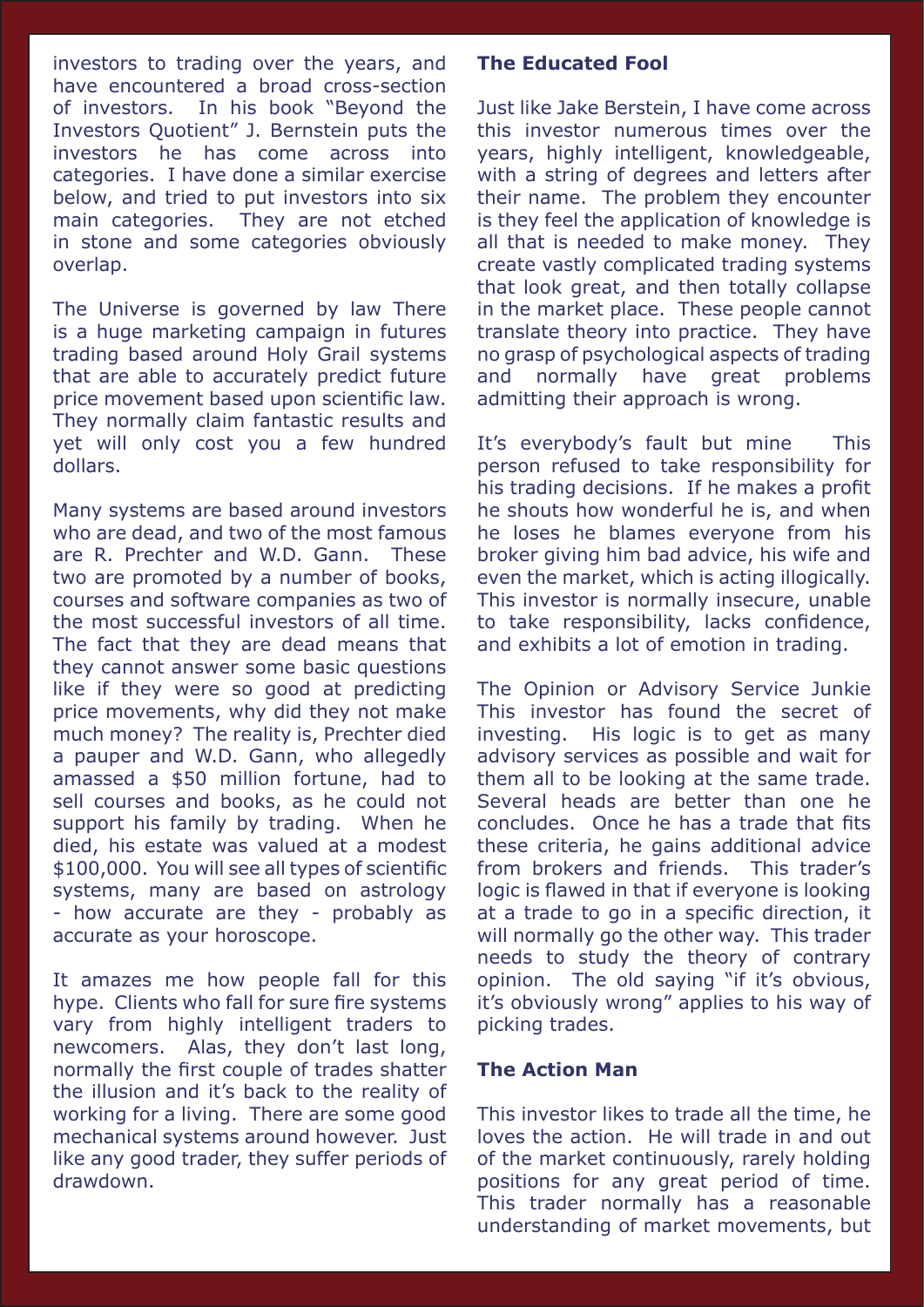rarely makes any money. He cuts his profits and eventually his losses and commission charges erode his account. I have seen traders like this trade for five or six years every day, not making money, yet still cheerfully trading.

#### **The Inability To Pull The Trigger**

This investor is one who has great difficulty in placing an order and there are far more of them than you would probably think. Sometimes traders have a problem making the first trade, and this stems from a lack of confidence. They're always agonising over the perfect trade to so, and end up doing nothing. It also happens after a losing trade, confidence that was there goes. It's like the skier at the top of the hill who has had a bad fall and can't go down again. The problem is, if you are afraid to go downhill, you can't be a skier. If you fear to trade, you should find another profession.

So far the above traders fall into losing categories, and represent the bulk, say, 90-95%. The other 5% are all different individually, however, there are some points they all have in common that are outlined below.

#### **SUCCESSFUL INVESTORS**

Successful investors may use different systems or approaches to the market, have different educational backgrounds and be of various ages. However, they would have the following beliefs that enable them to reap profits from the markets:

1. Self-confidence. This comes from both knowledge of the markets and self-knowledge of their strengths and weaknesses. They effectively believe that they will make profits in advance. They believe the game has been won before they begin. If you are not self-confident in your own ability, it is unlikely you will ever become a successful trader.

2. Money itself is not important; this allows them to emotionally detach

themselves from trading.

3. Losing money can and will occur, and is acceptable to these investors.

4. Profits will occur over a period of time and these can be run to a significantly larger size than their losing trades.

5. These investors love and enjoy what they are doing, and therefore have no problem devoting regular time to trading.

6. Open-mindedness and adaptability. Successful traders remain open-minded and receptive to new ideas when it is necessary. They find it easy to adapt and change and they are not concerned with admitting when they are wrong.

A well thought out and logical trading method, combines with the above beliefs, will give any trader an edge in the quest for profits.

### **BECOMING A DISCIPLINED INVESTOR**

*"A key to self management is the capacity for self-observation, it is not the same as over-criticism … it is rather a consistent monitoring of one's performance from a perspective signicantly detached to allow accurate evaluation."* A. Garfield

It is clear that knowledge of oneself is just as important in trading as knowing facts, economic theories, news or trading methods. In the trading world, often emotion reigns supreme, facts are ignored and there is no wrong or right. The person who has control of himself due to his discipline and emotional self-control will ultimately emerge from the battlefield a winner.

However, coming to terms with our strengths, weaknesses and personal traits is not easy. It is not easy to analyse yourself objectively because you will naturally have a subjective perspective.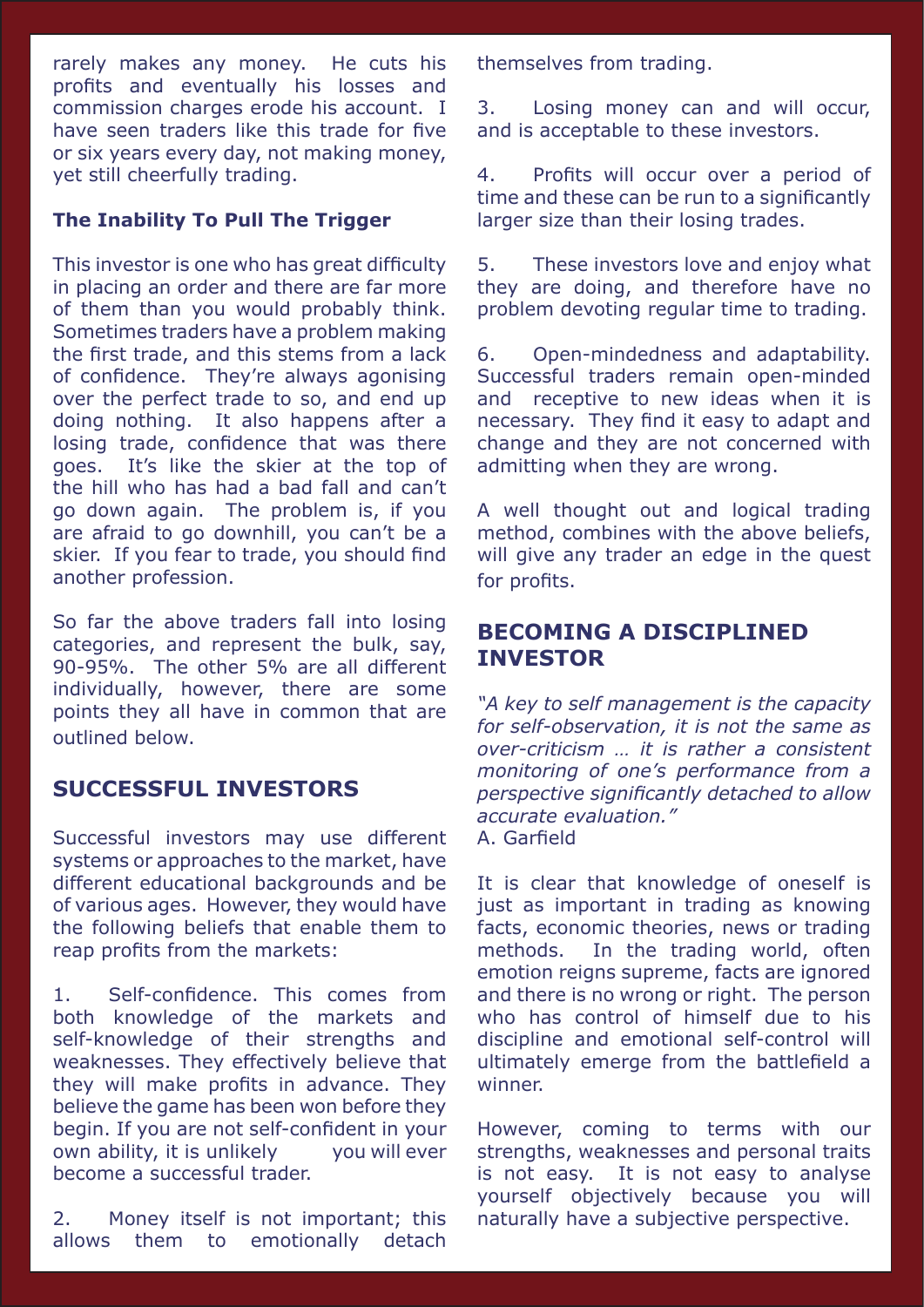When trying to understand yourself, you must be willing to be totally honest with yourself. This can be difficult and painful. The person must have the ability to accept the results of looking within. Most people, however, find it difficult to admit they made a mistake. Ask a room full of people how many of them are happy admitting their mistakes and you will see few, if any, hands go up. Admitting mistakes, however, is a positive not negative attribute in trading, as it is in life. The world is full of people who want to be right, but the reality is everyone cannot be right all of the time.

*"Learning is after all not whether we lose the game, but how we lose and how we have changed because of it, and what we take away from it that we never had before to apply to other situations' losing in a curious way is wining."* Richard Bach

All of us have physical and mental disabilities, which prevent us from achieving all our goals and desires. No one is perfect. It is possible, however, to isolate and work on weaknesses. This is similar to reviewing and working on your trading method. You must understand the strengths and weaknesses of the system and try to improve it, but realise perfection is impossible. Remember, in the final analysis you have inherent weaknesses and may not have all the required attributes for trading, but neither does anyone else. The more traits you possess, the greater your advantage, but the more you work at obtaining these traits, the better your chances for success.

#### **THE SECRET OF MARKET SUCCESS**

*"For surely we are not … no simply contending in order that my view or that yours may prevail, but I presume that we ought both of us to be ghting for the truth."* **Socrates** 

The aim of any investor is to make money by correctly identifying and acting upon the truth. The truth, however, is elusive, as there is no scientific method to get us to the truth. The truth is difficult to see as it can be totally different to what your emotions and natural instincts are telling you. Furthermore, the fact that the majority of people agree or disagree with you has no relevance in the pursuit of the truth.

To succeed in trading you need to understand that there are no certainties, only probabilities, and to seek the truth you need to have a deep understanding of yourself and the market you operate in, and how you relate to it. You need to stand-alone and, from your perception of what is going on around you, decide what the truth is.

I started this essay with a quote from Lao Tzu, who founded the Chinese philosophy of Taoism over 2,500 years ago. Many of the beliefs of Taoism are relevant to trading.

Trading is a reflection of life. This is why there are so many contradictory ideas and shades of grey instead of black and white answers. Just like life, trading is unpredictable; people who believe that there is a scientific law to investing that can predict commodity price movements are missing the point. Trying to reduce everything to numbers if, in Lao Tzu's words, like trying to catch running water in a bucket.

Many elements of Taoism hint at the psychological course of events. This is particularly relevant in trading. Tao in English means "the way". Tao is the missing link in trading, it is effectively the ability to see an event before it is definitely known, that is the key. It is really the intuitive ability to see and then to act.

In the world of Taoism you need the ability to use both analytical and intuitive skills. Relying on both right and left hemispheres of the brain to process and analyse information, this is the key to identifying and acting upon the truth. Once you have brought your thoughts to bear